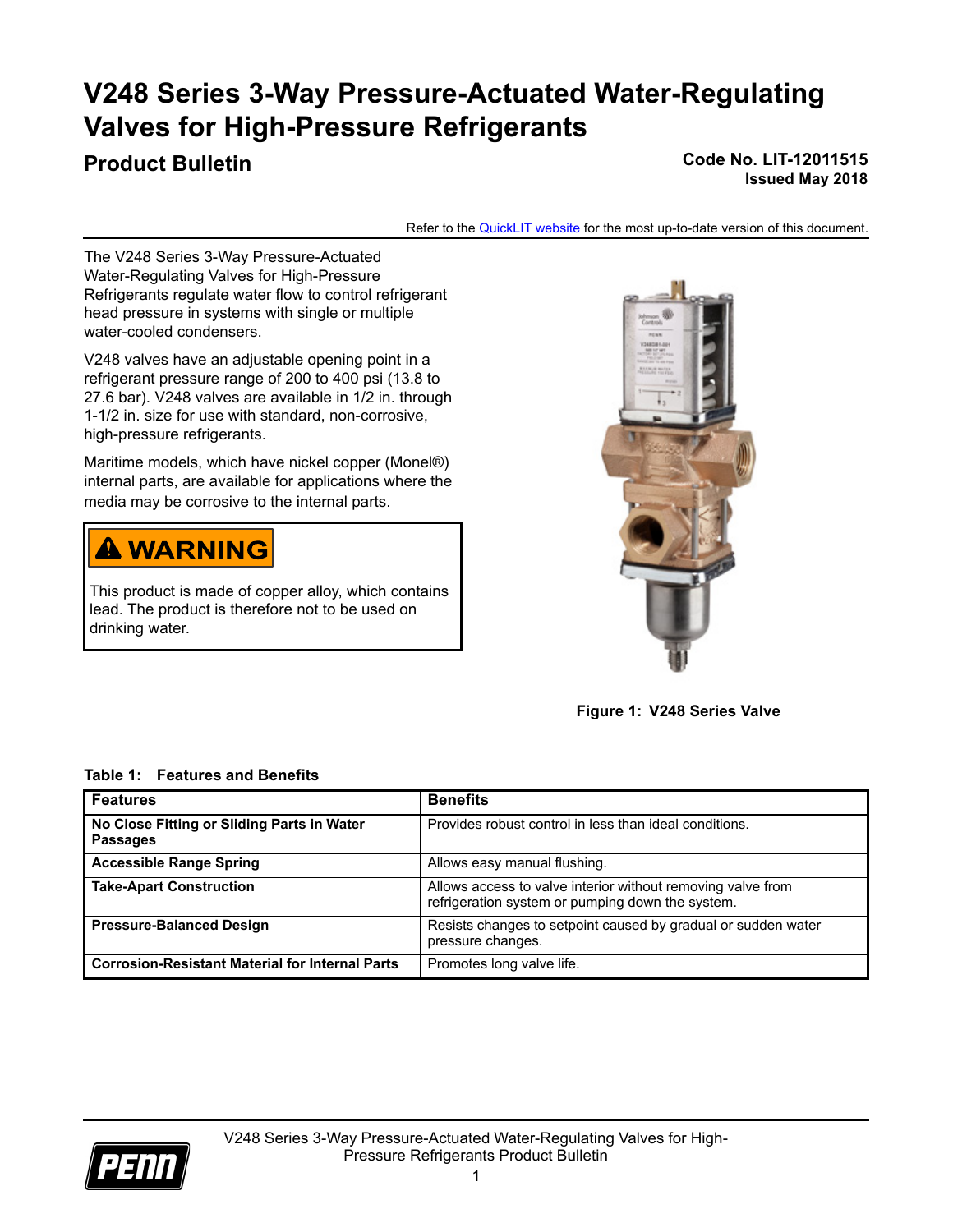# **Application**

**IMPORTANT:** The V248 Series 3-Way Pressure-Actuated Water-Regulating Valve for High-Pressure Refrigerants is intended to control water or coolant flow under normal operating conditions. Where failure or malfunction of the V248 valve could lead to personal injury or property damage to the controlled equipment or other property, additional precautions must be designed into the control system. Incorporate and maintain other devices, such as supervisory or alarm systems or safety or limit controls, intended to warn of or protect against failure or malfunction of the V248 valve.

# **Operation**

The V248 valve controls refrigerant head pressures by sensing the condensing pressure and adjusting water flow to meet cooling demand as the condenser requirements change. The 3-way design modulates water between the condenser and the bypass line.

# **Valve Sizing**

Each application is unique and requires specific engineering data to properly size and design a system to fulfill the appropriate requirements. Typically, a valve is replaced with another valve of the same size in a properly sized and engineered system.

To make a rough field estimate of the size of valve for an application, find the valve size needed by locating a point on a flow chart (see [Figure 6](#page-3-0) through [Figure 9\)](#page-4-0) that satisfies these requirements:

- water flow required by the condenser (**Flow**)
- refrigerant head pressure rise (P<sub>RISE</sub>)
- available water pressure (P<sub>AVAII</sub>)

Follow these steps, and use the information obtained to locate a point on one of the flowcharts (see [Figure 6](#page-3-0) through [Figure 9\)](#page-4-0) that satisfies all three steps.

- 1. Take the water flow required by the condenser **(Flow)** from information provided by the manufacturer of the condensing unit. If the manufacturer's information is unavailable, use the following information to make a rough approximation of water flow in gallons per minute (gpm) [cubic meters per hour ( $m<sup>3</sup>/hr$ )] using [Figure 2](#page-1-0):
- System Capacity (**Tons of Refrigeration**)
- Outlet Water Temperature (**Temp. Outlet**)
- Inlet Water Temperature (**Temp. Inlet**)

Calculate the flow using the following formula:

Flow = 
$$
\frac{\text{Tons of Refrigeration x 30}}{(\text{Temp.}_{\text{outlet}} - \text{Temp.}_{\text{inlet}})}
$$

**Figure 2: Flow Required**

<span id="page-1-0"></span>**Note:** If the outlet temperature is unknown, assume it to be  $10F^{\circ}$  (6C°) above the inlet temperature.

- 2. Determine refrigerant head pressure rise above the valve opening point (P<sub>RISE</sub>) using [Figure 4](#page-1-1) and the following steps:
	- a. The Valve Closing Pressure (P<sub>CLOSE</sub>) is equal to the refrigerant pressure at the highest ambient temperature the refrigeration equipment experiences in the Off cycle. Use a Pressure-Temperature Chart for the refrigerant selected to find this pressure.
	- b. To approximate the **Valve Opening Pressure**  (**P**OPEN), add about 10 psi (0.7 bar) to the Valve Closing Pressure.

FIG:eqn\_opn\_prssr

opn\_prssr

$$
P_{\text{OPEN}} = P_{\text{CLOSE}} + 10 \text{ psi} (0.7 \text{ bar})
$$

# **Figure 3: Valve Opening Pressure**

- <span id="page-1-2"></span>c. From the Pressure-Temperature Chart for the refrigerant selected, read the **Refrigerant Condensing Pressure (P<sub>COND</sub>) (operating** head pressure) corresponding to the selected condensing temperature.
- d. Subtract the Valve Opening Pressure from the Refrigerant Condensing Pressure. This gives the head pressure rise. See [Figure 4](#page-1-1).

$$
\mathsf{P}_{\text{RISE}} = \mathsf{P}_{\text{COND}} - \mathsf{P}_{\text{OPEN}} \bigg[ \mathsf{P}_{\text{SPEN}} \bigg]
$$

# <span id="page-1-1"></span>**Figure 4: Refrigerant Head Pressure Rise**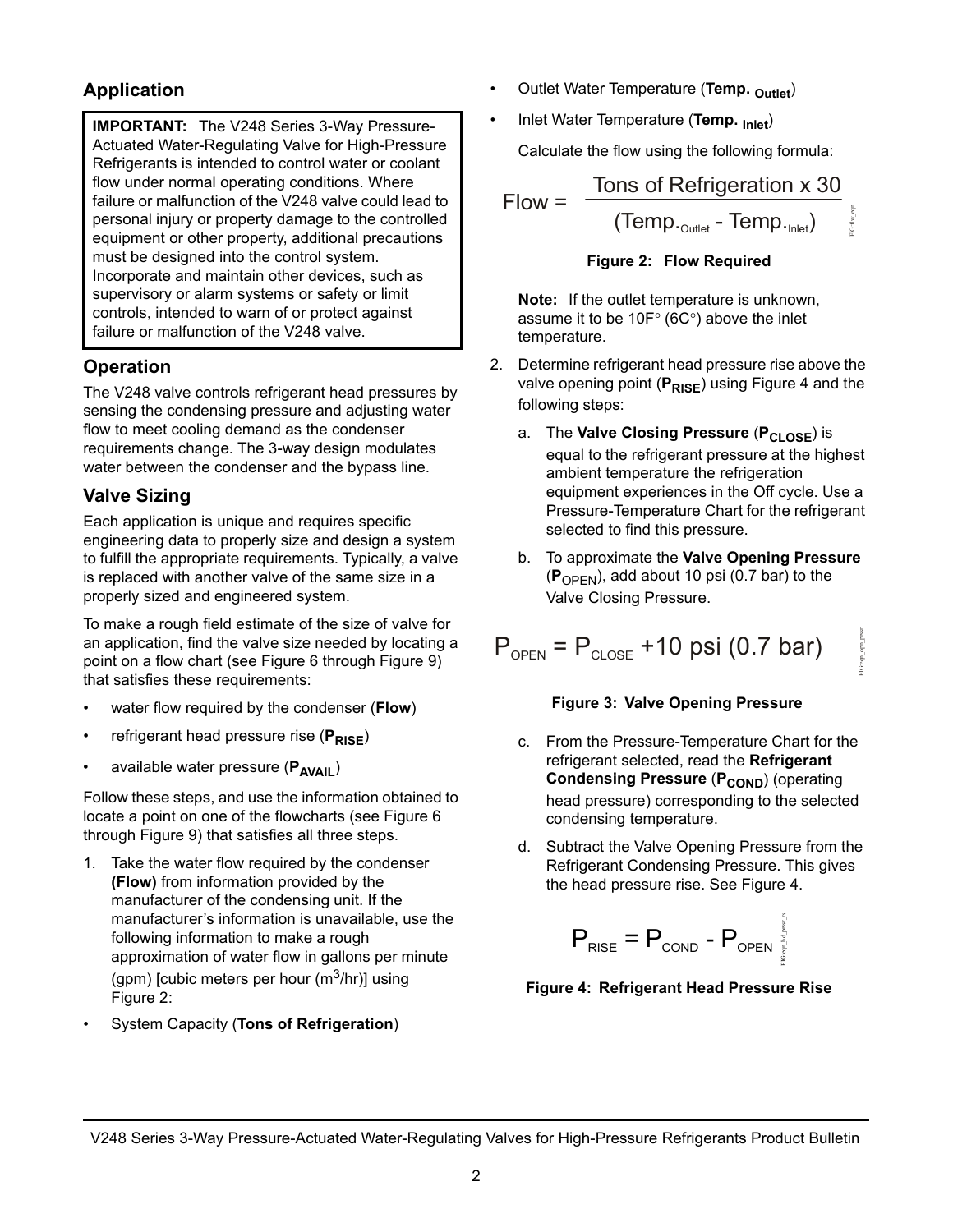- 3. Determine the available water pressure to the valve (P<sub>AVAIL</sub>) using the following steps and [Figure 5](#page-2-0). This the actual water pressure available to force water through the valve.
	- a. Determine the minimum inlet pressure (P<sub>IN</sub>). This is the water pressure from city water mains, pumps, or other sources.
	- b. Pressure drop through condenser ( $\Delta P_{\text{COMP}}$ ) is the difference in water pressure between the condenser inlet and the condenser outlet. Obtain this information from the condenser manufacturer.
	- c. Estimate or calculate the pressure drop through all associated piping (P<sub>LOSS</sub>).
	- d. Subtract the  $\Delta P_{\text{COND}}$  and  $P_{\text{LOS}}$  from  $P_{\text{IN}}$ . The result is **PAVAIL**.



**Figure 5: Available Water Pressure**

<span id="page-2-0"></span>4. Select the proper valve size from the flowcharts by locating a point on a chart that satisfies the flow, the head pressure rise above opening point, and the pressure drop across the valve.

# **Metric Conversions**

Use these equations to convert between U.S. and S.I. units.

- 1 dm<sup>3</sup>/s = 3.6 m<sup>3</sup>/h = 15.9 U.S. gal. /min. = 13.2 U.K. gal. /min.
- 1 bar = 100 kPa = 0.1 MPa = 1.02 kg/cm<sup>2</sup> = 0.987 atm =  $14.5$  psi

# **Valve Sizing Example**

A 12-ton capacity R410A system has an inlet water temperature of 85 $\degree$ F (29 $\degree$ C) and an outlet water temperature of  $95^{\circ}F$  (35 $^{\circ}C$ ).

The required flow for an R410A system is found to be 30 GPM (6.8  $m^3/h$ ). The manufacturer's recommended condensing temperature is  $105^{\circ}F$  (41 $^{\circ}C$ ), and the corresponding condensing pressure is 340 psi (23.4 bar). The maximum ambient temperature is estimated at  $90^{\circ}$ F (32 $^{\circ}$ C).

City water pressure is 40 psi (2.8 bar) and the manufacturer's table gives a pressure drop through the condenser at 15 psi (1 bar). Drop through the installed piping is approximately 4 psi (0.3 bar).

Use the valve sizing process to find the correctly sized valve for this application:

- 1. Find or calculate the water flow required by the condenser. See [Figure 2.](#page-1-0)
	- **Flow**: According to the data provided, the required flow is 30 GPM (6.8  $m^3/h$ ).
- 2. Determine refrigerant head pressure rise above the valve opening point**.** See [Figure 3](#page-1-2) and [Figure 4.](#page-1-1)
	- **P<sub>CLOSE</sub>:** Closing point is refrigerant pressure corresponding to  $90^{\circ}$ F (32 $^{\circ}$ C) = 274 psi (18.9 bar). Using a refrigerant pressuretemperature charts for the refrigerant (R410A), the refrigerant is 274 psi at  $90^{\circ}$ F  $(18.9 \text{ bar at } 32^{\circ}\text{C}).$
	- $P_{\text{OPEN}}$ : Opening point = 274 psi + 10 psi = 284 psi (18.9 bar + 0.7 bar = 19.6 bar)
	- **P<sub>COND</sub>:** Condensing pressure = 340 psi (23.4 bar)
	- **PRISE:** Head pressure rise = 340 psi -284 psi = 56 psi (23.4 bar - 19.6 bar = 3.9 bar)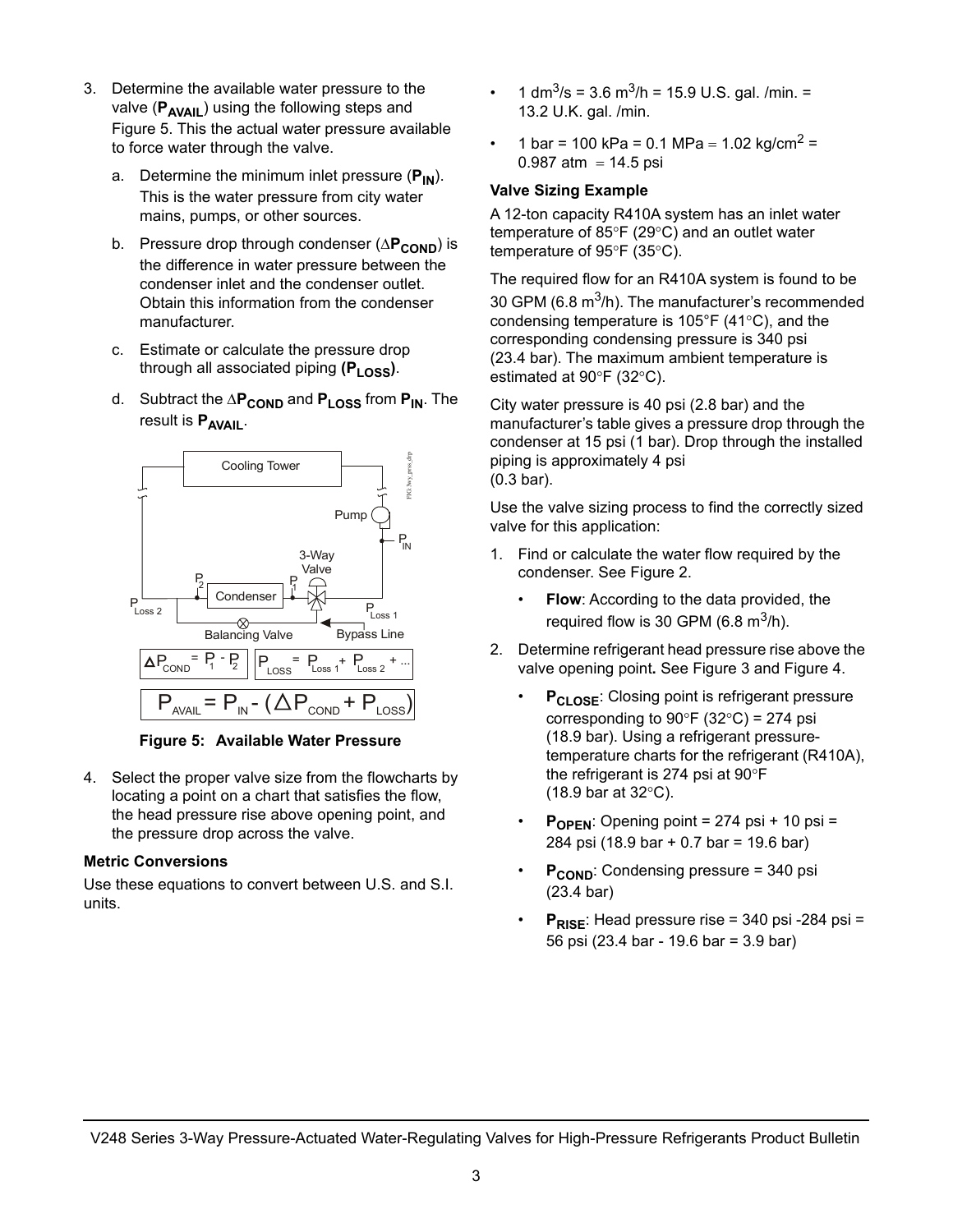- 3. Determine the available water pressure to the valve. See [Figure 5.](#page-2-0)
	- $P_{IN}$ : Inlet water pressure = 40 psi (2.8 bar)
	- ΔP<sub>COND</sub>: Pressure drop through the condenser = 15 psi (1 bar)
	- **PLOSS:** Combined piping pressure loss = 4 psi (0.3 bar)
	- **P<sub>AVAIL</sub>:** Available water pressure to the valve = 40 psi - (15 psi + 4 psi) = 21 psi (2.8 bar - [1 bar + 0.3 bar] = 1.4 bar)
- 4. Using the following data and the flowcharts, the only valve that comes close to meeting all the criteria (without being oversized) is a 1 in. valve. See [Figure 8](#page-4-1).
	- **Flow** = 30 GPM (6.8 m<sup>3</sup>/h)
	- $P_{RISE}$  = a head pressure rise of 56 psi (3.9 bar)
	- **P<sub>AVAIL</sub>** = available water pressure to the valve is 21 psi (1.4 bar)

# **V248 Flowcharts**

The maximum recommended differential water pressure across a valve is 20 psi (1.4 bar).



**Figure 6: 1/2 in. Direct Acting Valve Flowchart**

<span id="page-3-0"></span>

**Figure 7: 3/4 in. Direct Acting Valve Flowchart**

V248 Series 3-Way Pressure-Actuated Water-Regulating Valves for High-Pressure Refrigerants Product Bulletin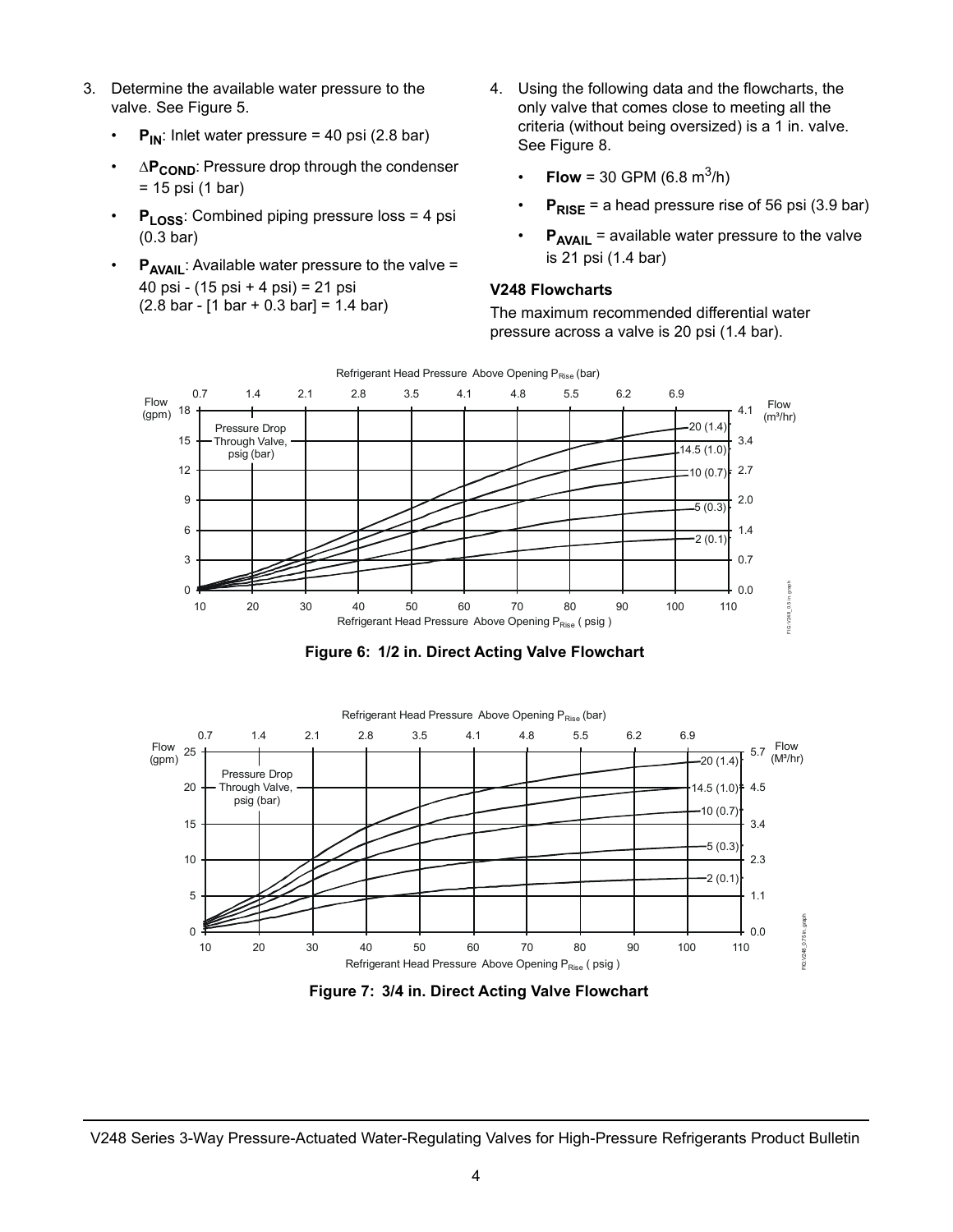

<span id="page-4-1"></span>



<span id="page-4-0"></span>



V248 Series 3-Way Pressure-Actuated Water-Regulating Valves for High-Pressure Refrigerants Product Bulletin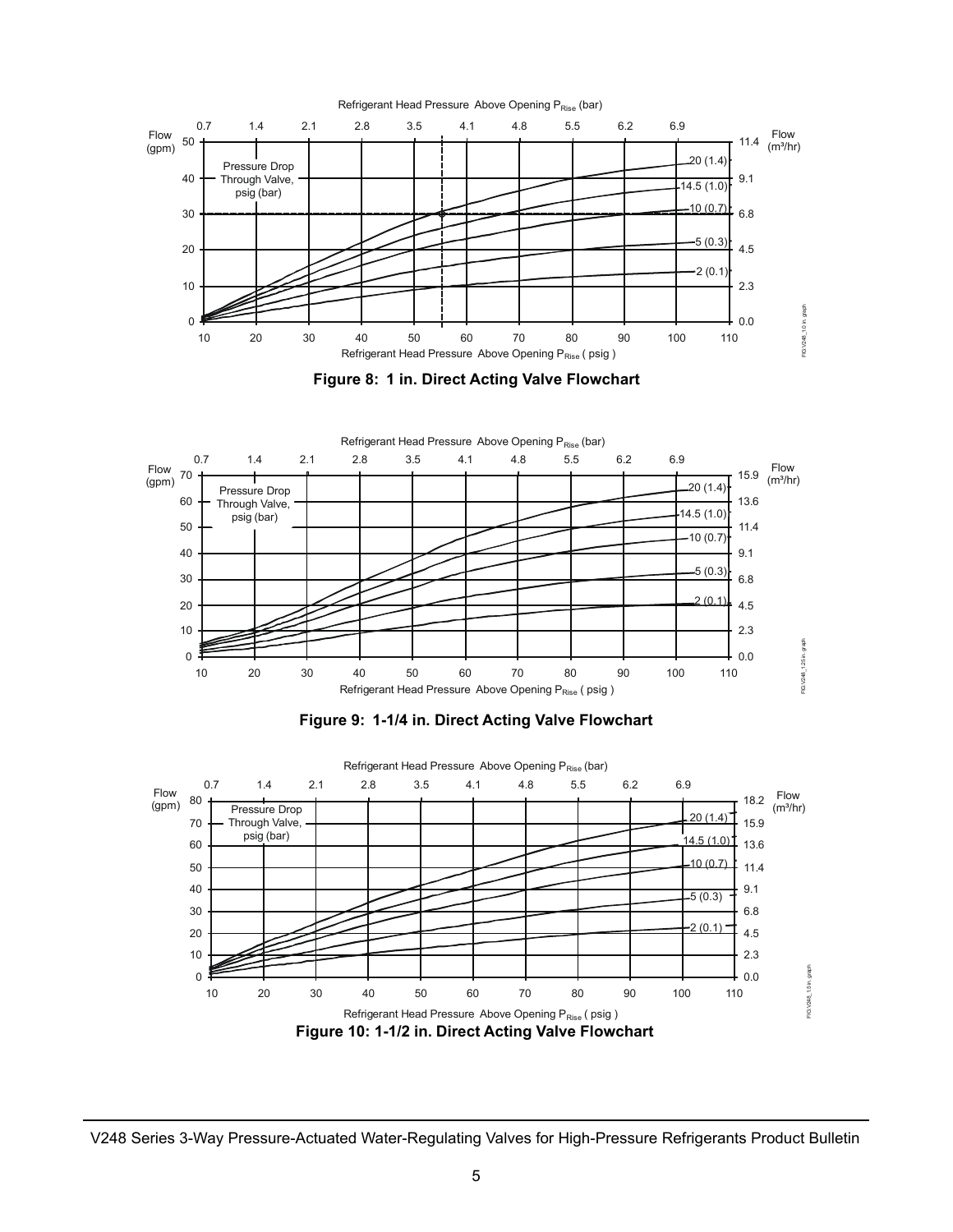# *Dimensions* **V248 Screw Connection Valves**





|  |  |  | Table 2: 1/2 in. Through 1-1/4 in. V248 Screw Connection Valves Dimensions |
|--|--|--|----------------------------------------------------------------------------|
|  |  |  |                                                                            |

| <b>Valve Size</b> | <b>Dimensions in Inches (Millimeters)</b> |                |               |               |                |              |  |  |
|-------------------|-------------------------------------------|----------------|---------------|---------------|----------------|--------------|--|--|
|                   | А                                         | в              | C             |               |                | E            |  |  |
| $1/2$ in.         | $3-1/16(78)$                              | 2(51)          | 8-11/16 (220) | $3-13/16(96)$ | $1-1/2(38)$    | $3-3/8(86)$  |  |  |
| 3/4 in.           | $3-3/8(86)$                               | $2 - 3/16(55)$ | $9-3/4(248)$  | 4-3/16 (106)  | $1-3/4(44)$    | 3-13/16 (98) |  |  |
| $1$ in.           | 4-3/4 (121)                               | 2-13/16 (71)   | 12-1/2 (318)  | 5-15/16 (151) | $2 - 1/16(52)$ | 4-1/2 (114)  |  |  |
| $1 - 1/4$ in.     | 4-3/4 (121)                               | 2-13/16 (71)   | 13-1/4 (336)  | 6-1/8 (156)   | $2 - 3/8$ (60) | 4-3/4 (121)  |  |  |

V248 Series 3-Way Pressure-Actuated Water-Regulating Valves for High-Pressure Refrigerants Product Bulletin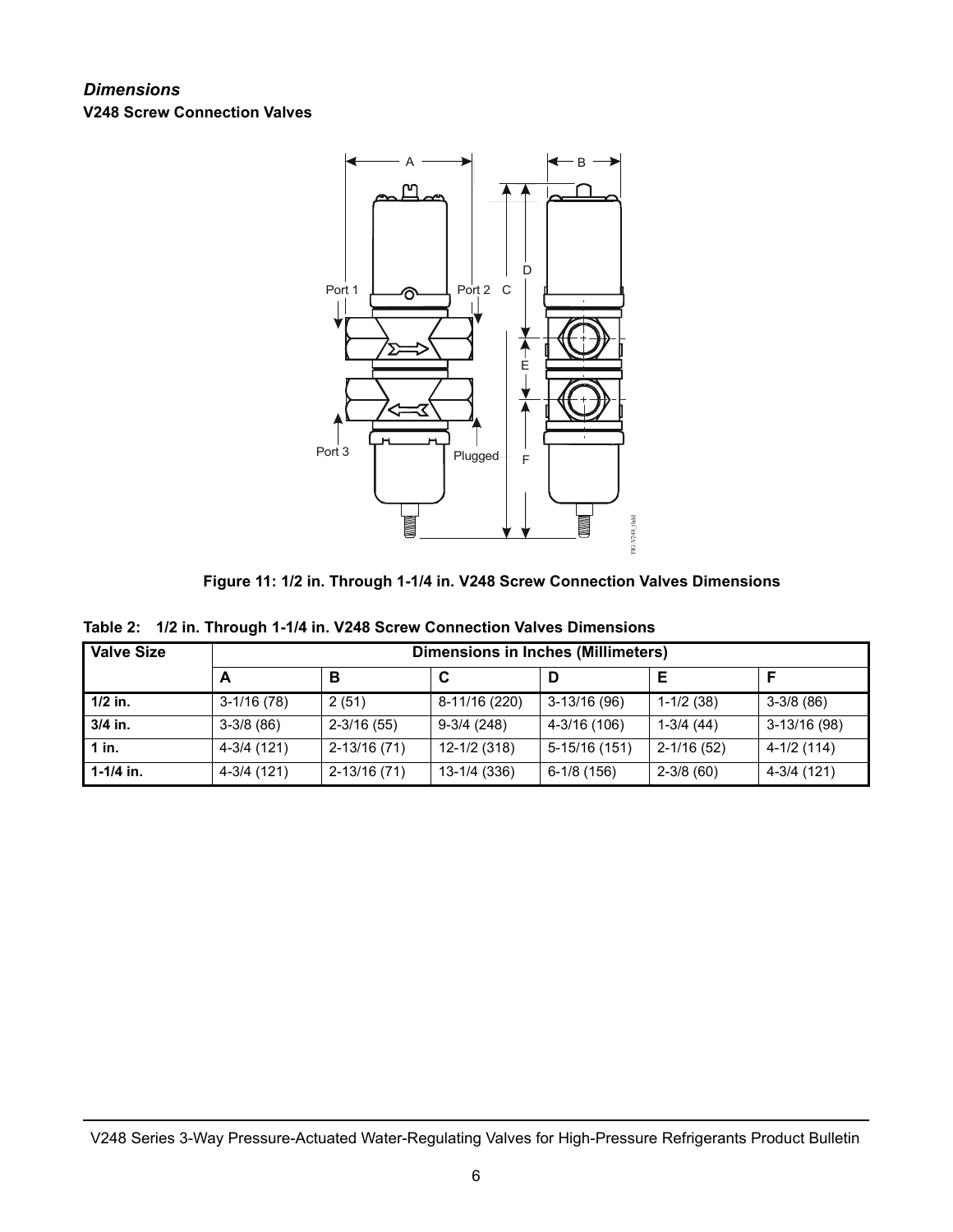

**Figure 12: 1-1/2 in. V248 Screw Connection Valves Dimensions**

| Table 3: 1/2 in. V248 Screw Connection Valves Dimensions |  |
|----------------------------------------------------------|--|
|----------------------------------------------------------|--|

| <b>Valve Size</b> |        | Dimensions in Inches (Millimeters) |              |        |                 |             |  |  |
|-------------------|--------|------------------------------------|--------------|--------|-----------------|-------------|--|--|
|                   |        |                                    |              |        |                 |             |  |  |
| $1 - 1/2$ in.     | 6(152) | $3-1/2(89)$                        | 15-1/4 (382) | 8(203) | $9 - 5/16(237)$ | 6-7/8 (175) |  |  |

V248 Series 3-Way Pressure-Actuated Water-Regulating Valves for High-Pressure Refrigerants Product Bulletin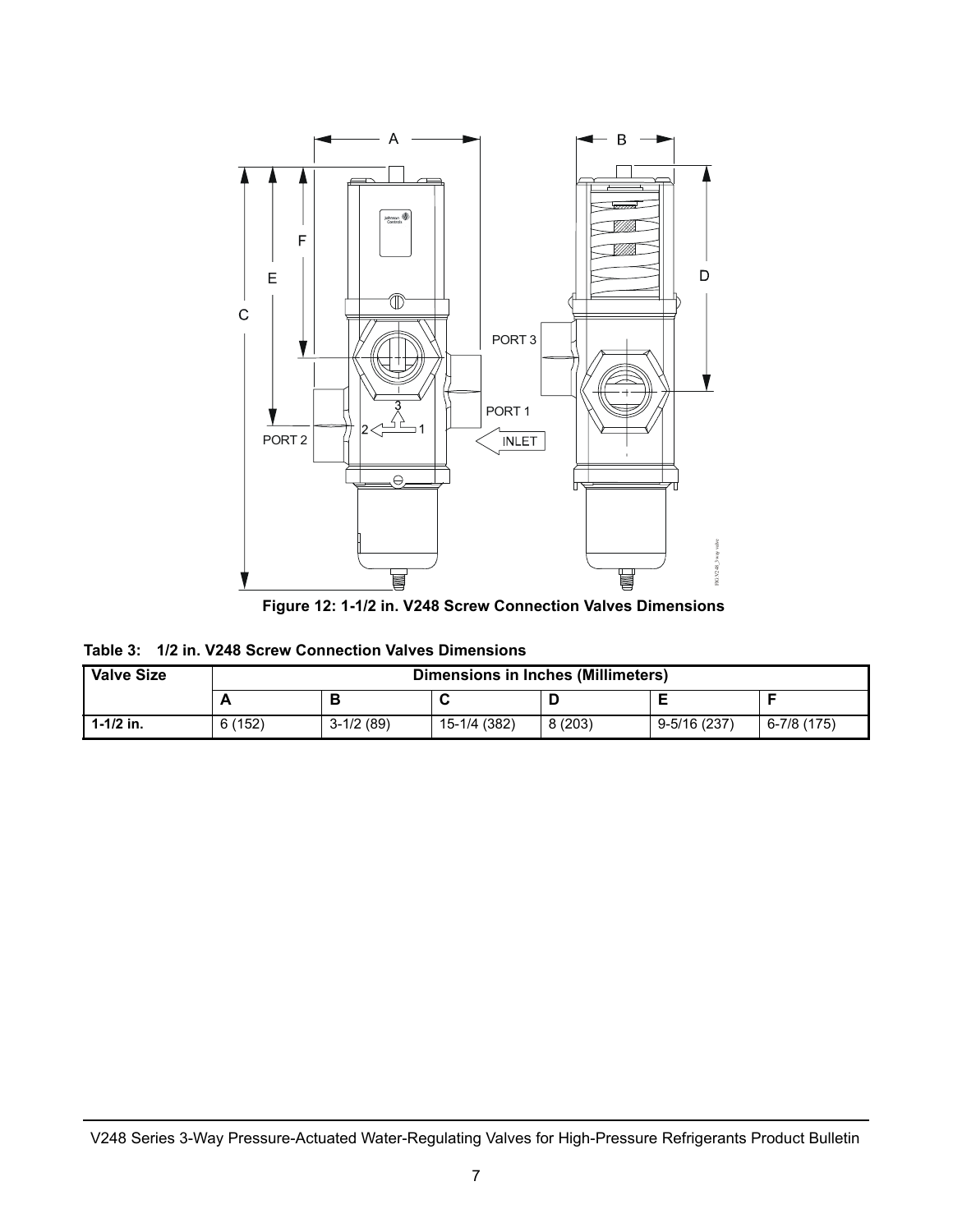# **V248 Union Sweat Connection Valves**



**Figure 13: V248 Union Sweat Connection Valves Dimensions**

|  |  |  |  | Table 4: V248 Union Sweat Connection Valves Dimensions |
|--|--|--|--|--------------------------------------------------------|
|--|--|--|--|--------------------------------------------------------|

| <b>Valve Size</b> |             | <b>Dimensions in Inches (Millimeters)</b> |              |               |                |               |  |  |
|-------------------|-------------|-------------------------------------------|--------------|---------------|----------------|---------------|--|--|
|                   |             | В                                         | C            |               |                |               |  |  |
| 3/4 in.           | $3-3/8(86)$ | $2 - 3/16(55)$                            | $9-3/4(248)$ | 4-3/16 (106)  | $1-3/4(44)$    | $3-13/16(98)$ |  |  |
| $1$ in.           | 4-3/4 (121) | 2-13/16 (71)                              | 12-1/2 (318) | 5-15/16 (151) | $2 - 1/16(52)$ | 4-1/2 (114)   |  |  |
| $1 - 1/4$ in.     | 4-3/4 (121) | 2-13/16 (71)                              | 13-1/4 (336) | $6-1/8(156)$  | $2 - 3/8$ (60) | 4-3/4 (121)   |  |  |

V248 Series 3-Way Pressure-Actuated Water-Regulating Valves for High-Pressure Refrigerants Product Bulletin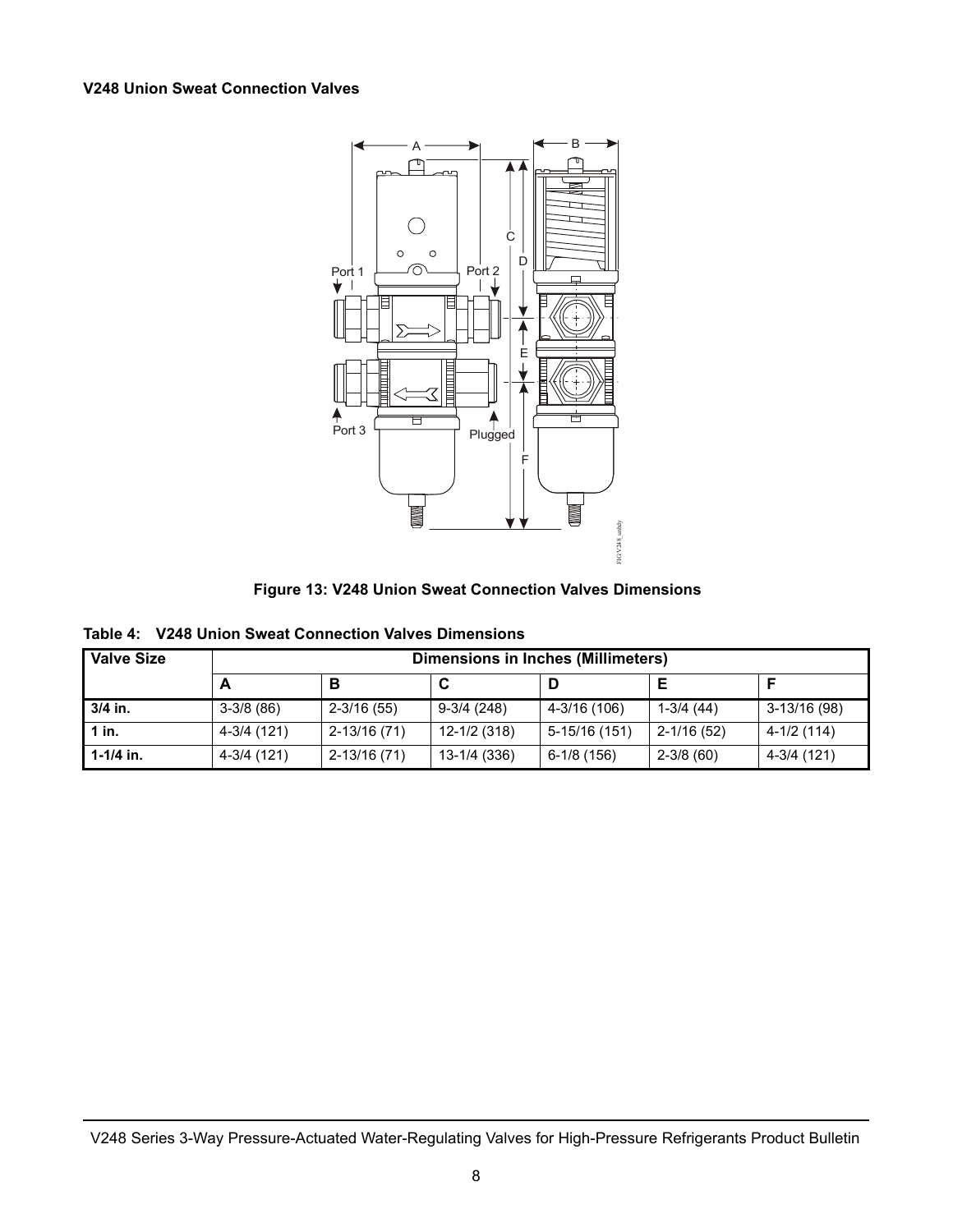# **Selection**

# *Stock Models*

When ordering V248 valves, specify the complete product code number. See Table 5 and Table 6.

# **Table 5: North American Standard Production Models - Range 200 to 400 psi**

| <b>Product Code</b><br><b>Number</b> | <b>Construction</b>       | <b>Valve Size and</b><br><b>Connection</b> | <b>Element</b><br><b>Style</b> | <b>Shipping Weight, Ib</b><br>(kg) |
|--------------------------------------|---------------------------|--------------------------------------------|--------------------------------|------------------------------------|
| V248GB1-001C                         | Direct Acting, Commercial | 1/2 in. NPT Screw                          | Style 5                        | 5.0(2.3)                           |
| V248GC1-001C                         | Direct Acting, Commercial | 3/4 in. NPT Screw                          | Style 5                        | 6.5(3.0)                           |
| V248GD1-001C                         | Direct Acting, Commercial | 1 in. NPT Screw                            | Style 5                        | 12.0(5.4)                          |
| V248GE1-001C                         | Direct Acting, Commercial | 1-1/4 in. NPT Screw                        | Style 5                        | 16.0(7.2)                          |
| V248GF1-001C                         | Direct Acting, Commercial | 1-1/2 in. NPT Screw                        | Style 5                        | 25.0(11.3)                         |
| V248GK1-001C                         | Direct Acting, Commercial | 3/4 in. Union Sweat                        | Style 5                        | 7.0(3.2)                           |
| V248GL1-001C                         | Direct Acting, Commercial | 1 in. Union Sweat                          | Style 5                        | 12.0(5.4)                          |
| V248GM1-001C                         | Direct Acting, Commercial | 1-1/4 in. Union Sweat                      | Style 5                        | 13.7(6.2)                          |

### **Table 6: European Standard Production Models - Range 13.8 to 27.8 bar**

| <b>Product Code</b><br><b>Number</b> | <b>Construction</b>       | <b>Valve Size and</b><br><b>Connection</b> | <b>Element</b><br><b>Style</b> | <b>Shipping Weight, Ib</b><br>(kg) |
|--------------------------------------|---------------------------|--------------------------------------------|--------------------------------|------------------------------------|
| V248GB1B001C                         | Direct Acting, Commercial | 1/2 in. BSPT Screw, ISO 7                  | Style 5                        | 5.0(2.3)                           |
| V248GC1B001C                         | Direct Acting, Commercial | 3/4 in. BSPT Screw, ISO 7                  | Style 5                        | 6.5(3.0)                           |
| V248GD1B001C                         | Direct Acting, Commercial | 1 in. BSPT Screw, ISO 7                    | Style 5                        | 12.1(5.5)                          |
| V248GE1B001C                         | Direct Acting, Commercial | 1-1/4 in. BSPT Screw, ISO 7                | Style 5                        | 16.0(7.2)                          |
| V248GF1B001C                         | Direct Acting, Commercial | 1-1/2 in. BSPT Screw, ISO 7                | Style 5                        | 25(11.3)                           |
| V248HC1B001C                         | Direct Acting, Maritime   | 3/4 in. BSPP Screw, ISO 228                | Style 5                        | 6.5(3.0)                           |

V248 Series 3-Way Pressure-Actuated Water-Regulating Valves for High-Pressure Refrigerants Product Bulletin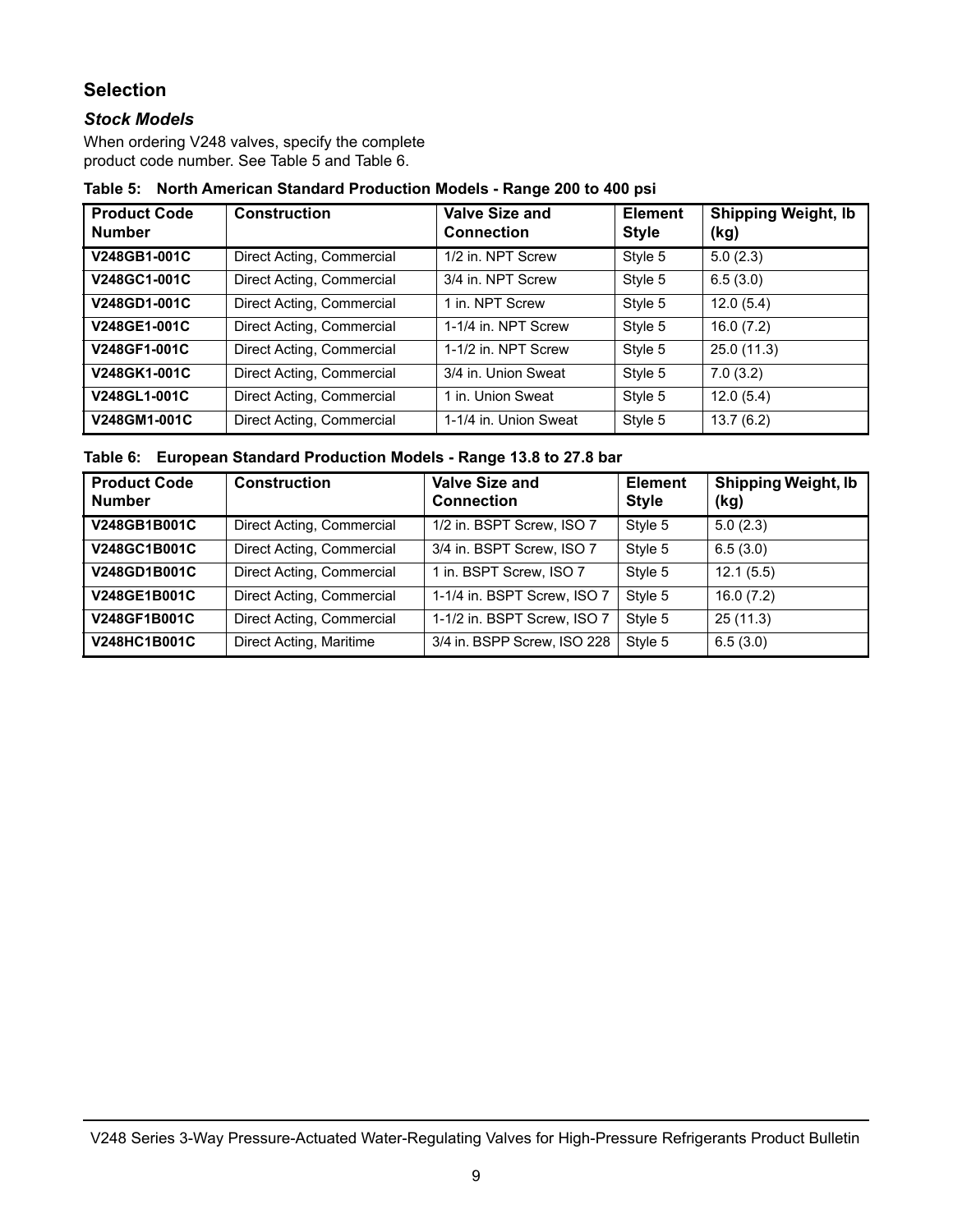# *Custom Versions*

For applications that call for valves not listed in Standard Production Models, use [Table 7](#page-9-4) through [Table 13](#page-10-1) to specify a custom valve.

# <span id="page-9-4"></span>**Table 7: V248 Valves Selection Chart**

| 2                                                                                            | 4 | 8 |                                  |                                                          |                                       |                                           |                      |                             |  |
|----------------------------------------------------------------------------------------------|---|---|----------------------------------|----------------------------------------------------------|---------------------------------------|-------------------------------------------|----------------------|-----------------------------|--|
| Three-Way<br>refrigeration<br>water valves with<br>projection-<br>welded sensing<br>elements |   |   | Construction<br>- See<br>Table 8 | Valve Size<br>and<br>Connection<br>Type - See<br>Table 9 | Element<br>Style -<br>See<br>Table 10 | <b>Body</b><br>Style -<br>See<br>Table 11 | Model - See Table 12 | Packaging - See<br>Table 13 |  |

# <span id="page-9-0"></span>**Table 8: Construction (Body, Style, and Pressure Range)**

| Symbol | Construction (Body, Style, and Pressure Range)                                   |
|--------|----------------------------------------------------------------------------------|
| ı G    | Direct Acting, Commercial, High Pressure Range 200 to 400 psi (13.8 to 27.6 bar) |
| ' H    | Direct Acting, Maritime, High Pressure Range 200 to 400 psi (13.8 to 27.6 bar)   |
|        | Other                                                                            |

# <span id="page-9-1"></span>**Table 9: Valve Size and Connection Type**

| <b>Symbol</b> | <b>Valve Size and Connection Type</b> |
|---------------|---------------------------------------|
| B             | 1/2 in. Screw Connection              |
| C             | 3/4 in. Screw Connection              |
| D             | 1 in. Screw Connection                |
| Е             | 1-1/4 in. Screw Connection            |
| $\mathsf F$   | 1-1/2 in. Screw Connection            |
| J             | 1/2 in. Sweat Connection              |
| K             | 3/4 in. Sweat Connection              |
|               | 1 in. Union, Sweat Connection         |
| M             | 1-1/4 in. Union, Sweat Connection     |
| $\mathsf{v}$  | Other                                 |

# <span id="page-9-2"></span>**Table 10: Element Style**

| Symbol | <b>Element</b><br><b>Style</b> | <b>Description</b>                            |
|--------|--------------------------------|-----------------------------------------------|
|        | Style 5                        | 1/4 in. male flare (7/16 - 20 UNF)            |
|        | Other                          | Reference Custom Model Number for information |

# <span id="page-9-3"></span>**Table 11: Body Style**

|       | Symbol   Body Style   |
|-------|-----------------------|
| $- -$ | Inches, Straight Body |
| в     | Metric, Straight Body |

V248 Series 3-Way Pressure-Actuated Water-Regulating Valves for High-Pressure Refrigerants Product Bulletin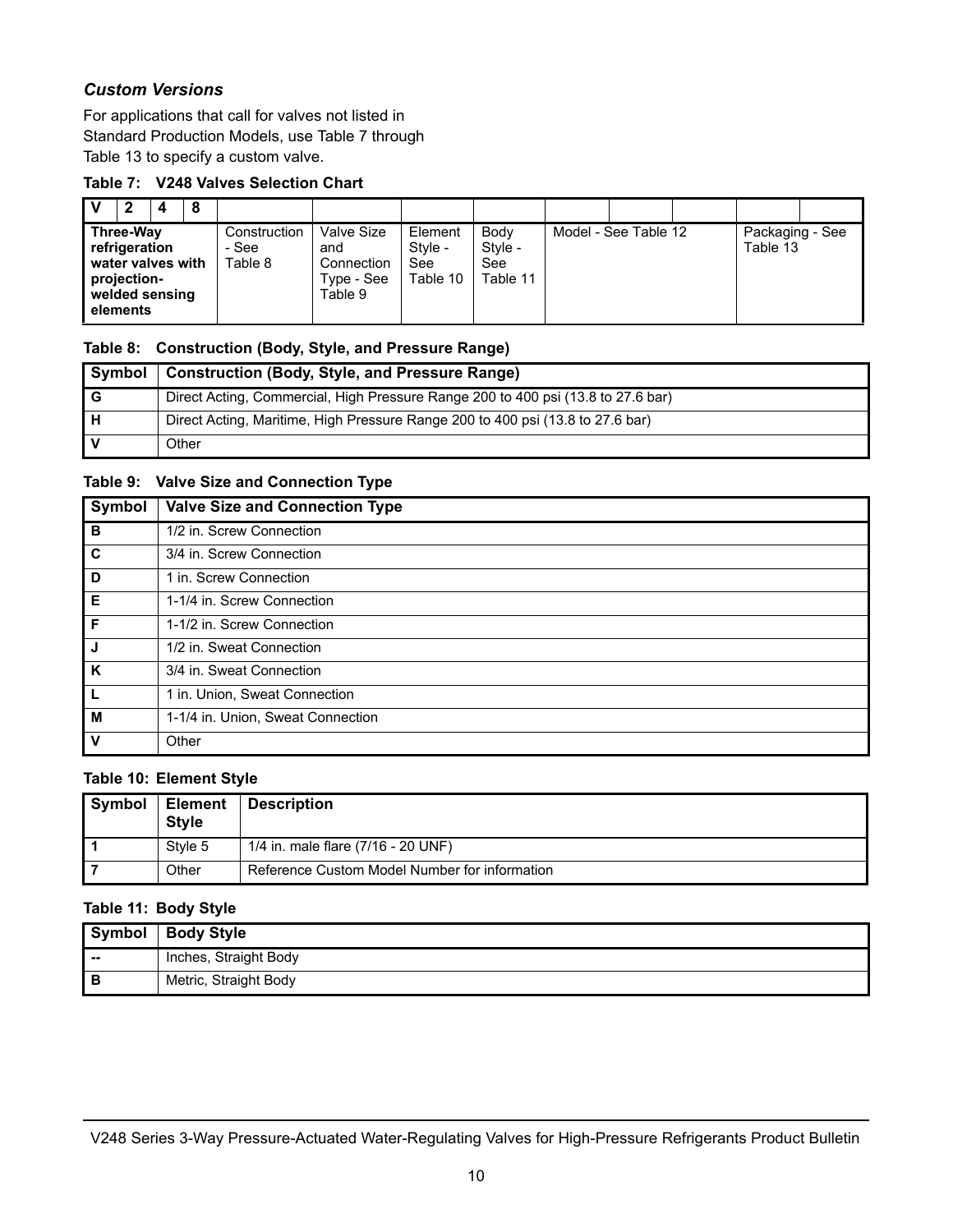#### <span id="page-10-0"></span>**Table 12: Model**

| Symbol             | <b>Model</b>                 |
|--------------------|------------------------------|
| 001                | <b>Standard Construction</b> |
| 002 (and<br>above) | Deviation from Standard      |

# <span id="page-10-1"></span>**Table 13: Packaging**

| Symbol | Packaging                            |
|--------|--------------------------------------|
|        | Individual                           |
|        | Bulk (quantity varies by valve size) |

# **Repair Information**

Repairs can be made. Replacement sensing elements, internal parts and diaphragms are available. To obtain replacement parts kits instructions and details:

- In North America, contact Johnson Controls® Product Sales Operations Team at 1-800-275-5676.
- In Europe, contact your local sales office.

For North American replacement parts kits product code numbers, see Table 14. For European replacement parts kits product code numbers, see Table 15.

| aple 14. North American Replacement Parts Rits |                   |                                                                           |                                                                         |                                                                                      |
|------------------------------------------------|-------------------|---------------------------------------------------------------------------|-------------------------------------------------------------------------|--------------------------------------------------------------------------------------|
| <b>Nominal</b><br><b>Valve</b><br><b>Size</b>  | <b>Valve Type</b> | <b>Seat Replacement</b><br><b>Parts Kit Product</b><br><b>Code Number</b> | Diaphragm<br><b>Replacement Parts Kit</b><br><b>Product Code Number</b> | <b>Sensing Element</b><br><b>Replacement Parts Kit</b><br><b>Product Code Number</b> |
| $1/2$ in.                                      | Commercial        | STT15A-605R                                                               | DPM15A-605R                                                             | SEP93A-601R                                                                          |
| $3/4$ in.                                      | Commercial        | STT16A-604R                                                               | DPM16A-604R                                                             | SEP93A-602R                                                                          |
| $1$ in.                                        | Commercial        | STT17A-616R                                                               | DPM17A-616R                                                             | SEP93A-603R                                                                          |
| $1-1/4$ in.                                    | Commercial        | STT17A-617R                                                               | DPM17A-609R                                                             | SEP93A-603R                                                                          |
| $1 - 1/2$ in.                                  | Commercial        | STT17A-605R                                                               | DPM17A-604R                                                             | SEP93A-604R                                                                          |

# **Table 14: North American Replacement Parts Kits**

#### **Table 15: European Replacement Parts Kits**

| <b>Nominal</b><br><b>Valve</b><br><b>Size</b> | <b>Valve Type</b> | <b>Seat Replacement</b><br><b>Parts Kit Product</b><br><b>Code Number</b> | Diaphragm<br><b>Replacement Parts Kit</b><br><b>Product Code Number</b> | <b>Sensing Element</b><br><b>Replacement Parts Kit</b><br><b>Product Code Number</b> |
|-----------------------------------------------|-------------------|---------------------------------------------------------------------------|-------------------------------------------------------------------------|--------------------------------------------------------------------------------------|
| $1/2$ in.                                     | Commercial        | STT15A-605R                                                               | DPM15A-605R                                                             | SEP93A-601R                                                                          |
| $3/4$ in.                                     | Commercial        | STT16A-604R                                                               | DPM16A-604R                                                             | SEP93A-602R                                                                          |
|                                               | Maritime/Navy     | STT16A-605R                                                               |                                                                         |                                                                                      |
| $1$ in.                                       | Commercial        | STT17A-616R                                                               | DPM17A-616R                                                             | SEP93A-603R                                                                          |
| $1 - 1/4$ in.                                 | Commercial        | STT17A-617R                                                               | DPM17A-609R                                                             | SEP93A-603R                                                                          |
| $1-1/2$ in.                                   | Commercial        | STT17A-605R                                                               | DPM17A-604R                                                             | SEP93A-604R                                                                          |

# **Materials**

# **Table 16: North American V248 Materials**

| l Nominal Valve Size: | 3/8 in. to 3/4 in.<br>(Commercial) | 1 in. to 1 $1/2$ in.<br>(Commercial) | <b>Maritime (All Sizes)</b> |
|-----------------------|------------------------------------|--------------------------------------|-----------------------------|
| Material:             |                                    |                                      |                             |
| <b>Body</b>           | Cast Brass                         | Cast Iron/Rust Resisting<br>Finish   | Cast Bronze                 |
| <b>Seat</b>           | Aluminum Bronze                    | Aluminum Bronze                      | Monel                       |

V248 Series 3-Way Pressure-Actuated Water-Regulating Valves for High-Pressure Refrigerants Product Bulletin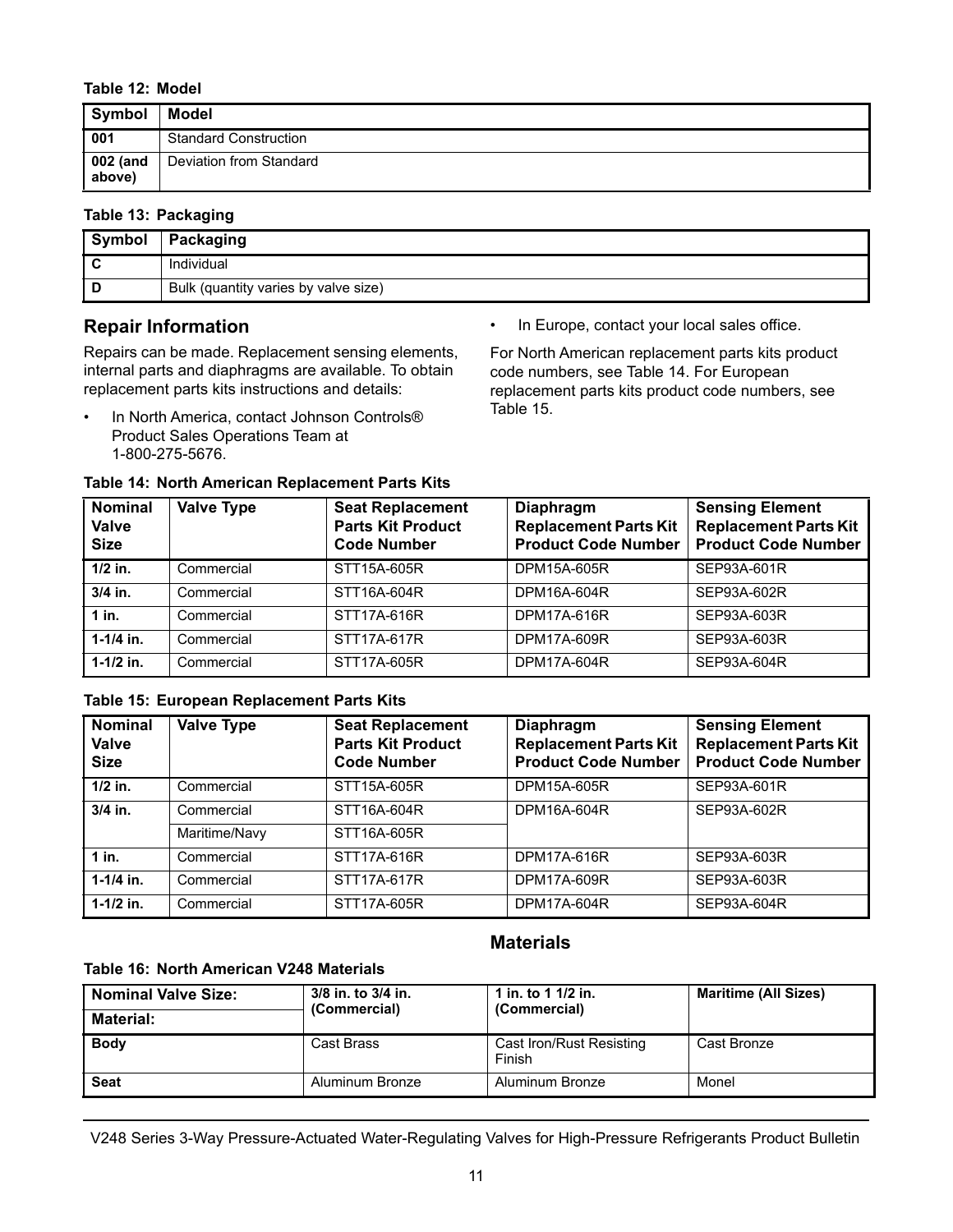# **Table 16: North American V248 Materials**

| <b>Nominal Valve Size:</b><br><b>Material:</b> |                     | 3/8 in. to 3/4 in.<br>(Commercial) | 1 in. to 1 1/2 in.<br>(Commercial) | <b>Maritime (All Sizes)</b> |
|------------------------------------------------|---------------------|------------------------------------|------------------------------------|-----------------------------|
|                                                |                     |                                    |                                    |                             |
| <b>Disc Cup</b>                                |                     | <b>Brass</b>                       | <b>Brass</b>                       | Monel                       |
| <b>Disc Stud</b>                               |                     | <b>Brass</b>                       | <b>Brass</b>                       | Monel                       |
| <b>Stem/Extension Sleeve</b>                   |                     | <b>Brass</b>                       | <b>Brass</b>                       | Monel                       |
| <b>Diaphragms</b>                              |                     | Nylon Reinforced BUNA-N            | Nylon Reinforced BUNA-N            | Nylon Reinforced BUNA-N     |
| <b>Refrigerant Contact</b>                     |                     |                                    |                                    |                             |
| <b>Pressure</b>                                | Cup                 | 300 Series Stainless Steel         | 300 Series Stainless Steel         | 300 Series Stainless Steel  |
| <b>Element</b>                                 | <b>Bellows</b>      | 300 Series Stainless Steel         | 300 Series Stainless Steel         | 300 Series Stainless Steel  |
|                                                | <b>Bellows Ring</b> | Steel/Nickel Plated                | Steel/Nickel Plated                | Steel/Nickel Plated         |

# **Table 17: European V248 Materials**

| <b>Nominal Valve Size:</b><br><b>Material:</b> |                     | 3/8 in. to 3/4 in.<br>(Commercial) | 1 in. to 1 1/2 in.<br>(Commercial) | <b>Maritime (All Sizes)</b> |
|------------------------------------------------|---------------------|------------------------------------|------------------------------------|-----------------------------|
|                                                |                     |                                    |                                    |                             |
| <b>Seat</b>                                    |                     | Aluminum Bronze                    | Aluminum Bronze                    | Monel                       |
| <b>Disc</b>                                    |                     | <b>BUNA-N</b>                      | BUNA-N                             | <b>BUNA-N</b>               |
| <b>Disc Cup</b>                                |                     | <b>Brass</b>                       | <b>Brass</b>                       | Monel                       |
| <b>Disc Stud</b>                               |                     | Brass                              | <b>Brass</b>                       | Monel                       |
| <b>Stem/Extension Sleeve</b>                   |                     | <b>Brass</b>                       | <b>Brass</b>                       | Monel                       |
| <b>Diaphragms</b>                              |                     | Nylon Reinforced BUNA-N            | Nylon Reinforced BUNA-N            | Nylon Reinforced BUNA-N     |
| <b>Refrigerant Contact</b>                     |                     |                                    |                                    |                             |
| <b>Pressure</b>                                | Cup                 | 300 Series Stainless Steel         | 300 Series Stainless Steel         | 300 Series Stainless Steel  |
| <b>Element</b>                                 | <b>Bellows</b>      | 300 Series Stainless Steel         | 300 Series Stainless Steel         | 300 Series Stainless Steel  |
|                                                | <b>Bellows Ring</b> | Steel/Nickel Plated                | Steel/Nickel Plated                | Steel/Nickel Plated         |

# **Technical Specifications**

# *V248 Series Pressure-Actuated Water-Regulating Valves for High-Pressure Refrigerants*

| <b>Maximum Working</b><br><b>Pressure</b>                   | 630 psi (43.4 bar)                                                                                                                                        |
|-------------------------------------------------------------|-----------------------------------------------------------------------------------------------------------------------------------------------------------|
| <b>Factory-Set Opening Point</b><br>(Port 1 to Port 2)      | 275 psi (19.0 bar)                                                                                                                                        |
| <b>Opening Point Adjustment</b><br>Range (Port 1 to Port 2) | 200 to 400 psi (13.8 to 27.6 bar)                                                                                                                         |
| <b>Throttling Range</b>                                     | 120 psi (8.3 bar) for 1/2 in. size<br>100 psi (6.9 bar) for 3/4 in., 1 in., and 1-1/4 in. sizes<br>140 psi (9.6 bar) for 1-1/2 in. size                   |
| <b>Media</b>                                                | 150 psi (10.3 bar) Maximum,<br>-4°F to 170°F (-20°C to 77°C) glycol/water or liguids with low freezing points that are<br>compatible with valve materials |

*The performance specifications are nominal and conform to acceptable industry standards. For application at conditions beyond these specifications, consult local Johnson Controls/PENN Refrigeration Technical Support at 1-800-275-5676. Johnson Controls shall not be liable for damages resulting from misapplication or misuse of its products.*